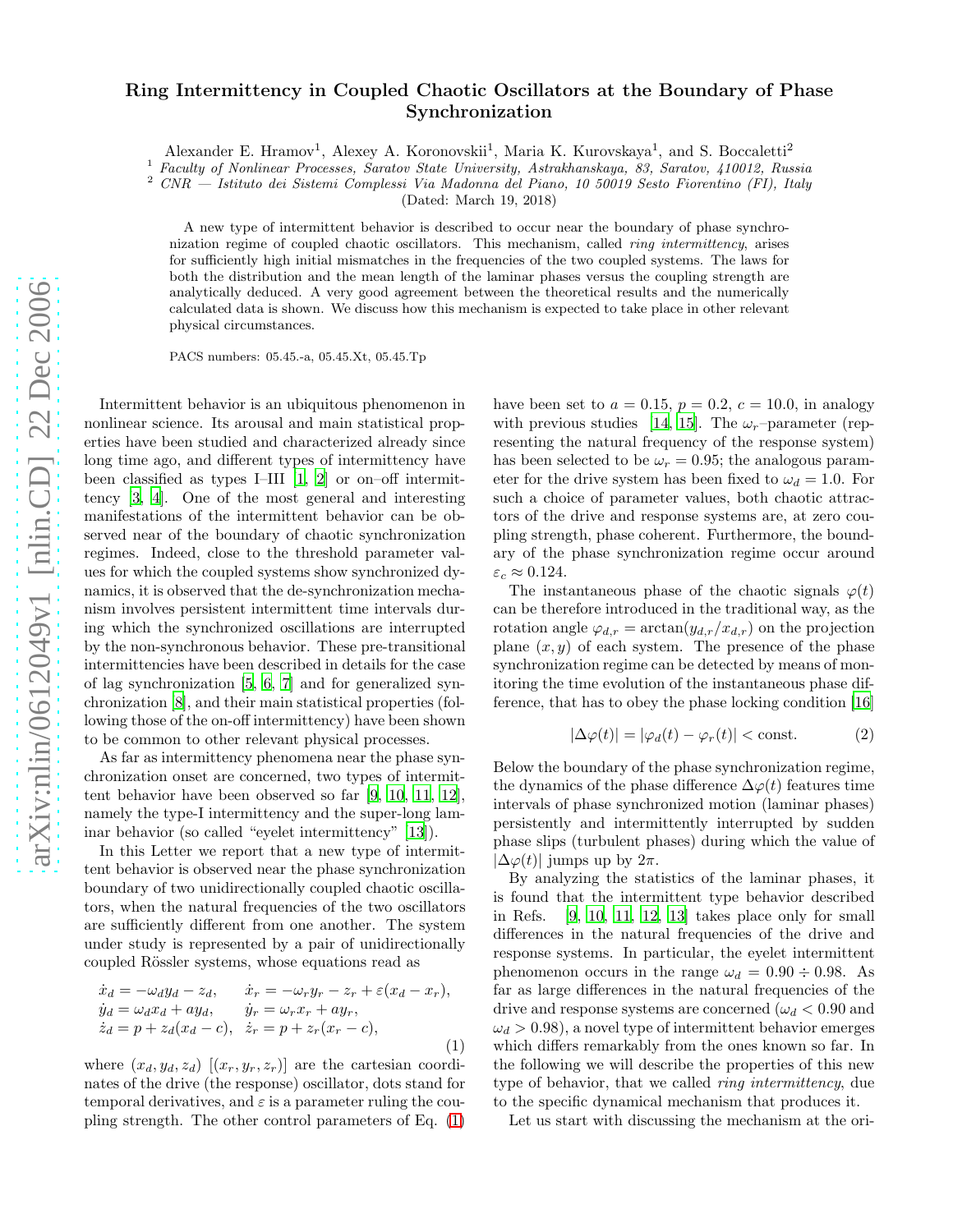

<span id="page-1-0"></span>FIG. 1: (Color online) The phase trajectory of the response system on the  $(x', y')$ -plane rotating around the origin when the coupling parameter strength is selected as (a)  $\varepsilon = 0.126$ - the phase synchronization regime, (b)  $\varepsilon = 0.115$  — the ring intermittency and (c)  $\varepsilon = 0.109$  — the asynchronous dynamics. (d) The dependence of the phase difference  $\Delta\varphi(t)$ on the time t for the coupling strength values  $\varepsilon$  used in Fig. (a– c).

gin of the arousal of the ring intermittency, and that rules out the scaling laws characterizing this phenomenon. It is well-known that there are two different scenarios for synchronization destruction in a periodic oscillator driven by an external force, corresponding respectively to small and large detunings with the external signal frequency (see, e.g., tutorial [\[17\]](#page-4-8)). Under certain conditions (i.e., for the periodically forced weakly nonlinear isochronous oscillator), the complex amplitude method may be used to find the solution describing the oscillator behavior in the form  $u(t) = \text{Re } a(t)e^{i\omega t}$ . For the complex amplitude  $a(t)$  one obtains averaged (truncated) equations  $\dot{a} = -i\nu a + a - |a|^2 a - ik$ , where  $\nu$  is the frequency mismatch, and  $k$  is the (renormalized) amplitude of the external force. For the small  $\nu$  and large k the stable solution  $a(t) = Ae^{i\phi}$  = const corresponds to the synchronous regime, with the synchronization destruction corresponding to the the saddle-node bifurcation on the plane of the complex amplitude. For large frequency mismatches with the decrease of  $k$ -value the fixed point (stable node) on the complex amplitude plane becomes sequentially a stable focus and an unstable focus (via the Andronov–Hopf bifurcation). In this case the phase synchronization destruction is connected with the limit cycle location on the complex amplitude plane (see [\[17](#page-4-8)] for detail). When the limit cycle starts enveloping the origin, the synchronization regime begins to destroy. Obviously, if one considers the behavior of the synchronized periodic oscillator on the plane  $(x', y')$  rotating with the frequency of the external signal around the origin he observes the stable node for the small values of the frequency detuning and a cycle for the large ones, respectively. These considerations on the rotating plane may be made apparent by using the coordinate transformation  $x' = x_r \cos \varphi_d + y_r \sin \varphi_d$ ,  $y' = -x_r \sin \varphi_d + y_r \cos \varphi_d$ , where  $\varphi_d = \varphi_d(t)$  is the instantaneous phase of the drive system.

The same effects may be also observed for chaotic oscillators. Indeed, in Fig. [1,](#page-1-0) a the behavior of the synchronized response oscillator [\(1\)](#page-0-0) is shown on the plane  $(x', y')$  rotating around the origin in accordance with the phase  $\varphi_d(t)$  of the drive system when the control parameters  $\omega_d$  and  $\omega_r$  are detuned sufficiently. One can see that the phase trajectory on this plane looks like a ring. This effect arises insofar as the Rössler system may be considered as a noise smeared periodic oscillator (see, e.g., [\[18\]](#page-4-9)). Therefore one observes the ring consisting of the phase trajectories, instead of the limit cycle that would occur in the periodic case. It is the case of the large control parameter mismatch that is accompanied by the ring intermittency behavior, while for the small parameter detuning the intermittent type-I as well as the eyelet intermittency are revealed. When the coupling strength  $\varepsilon$  gets below the critical value  $\varepsilon_c$  the phase trajectory on the  $(x', y')$ -plane starts enveloping the origin (see Fig.  $1, b$ , the origin is the point of intersection of the dashed lines), and the phase synchronization regime begins to destroy, as a phase slip is observed all the times that the phase trajectory envelops the origin of that plane. As the coupling strength decreases further, the phase trajectory envelops the origin more often, and the phase slips occur more frequently. Finally, when the coupling strength  $\varepsilon$  becomes less than  $\varepsilon_t \approx 0.1097$  the origin is inside the ring (see Fig. [1,](#page-1-0)  $c$ ), therefore every rotation of phase trajectory causes a phase slip. So, varying the coupling strength  $\varepsilon$  one observes: (i) the phase synchronization regime for  $\varepsilon > \varepsilon_c$ , (ii) the intermittent behavior for  $\varepsilon_t < \varepsilon < \varepsilon_c$  and (iii) the asynchronous dynamics for  $\varepsilon < \varepsilon_t$  when the phase slips follow each other at approximately equal time intervals  $T$ , the averaged period of the phase trajectory rotation on the  $(x', y')$ -plane (see Fig. [1,](#page-1-0)  $d$ ).

Let the probability that the phase trajectory on the rotating  $(x', y')$ -plane envelops the origin be  $p = p(\varepsilon)$ . Obviously,  $p = 0$  if  $\varepsilon > \varepsilon_c$ ,  $p = 1$  if  $\varepsilon < \varepsilon_t$  and  $0 < p < 1$ when  $\varepsilon_t < \varepsilon < \varepsilon_c$ .

In the case of the intermittent behavior (i.e.,  $\varepsilon_t < \varepsilon < \varepsilon_c$ ) the probability of the laminar phase with length T to be observed is  $P(T) = p^2$ . This period is determined by the difference of the main frequencies of the drive  $(f_d)$  and response  $(f_r)$  systems and may be calculated as  $T \approx 1/|f_r - f_d|$ . For the control parameter set mentioned above, we have  $T \approx 80$ . It is clear that the probability of laminar phases with length  $nT$  to arise is  $P(nT) = (1-p)^{n-1}p^2$ . So, the distribution of the laminar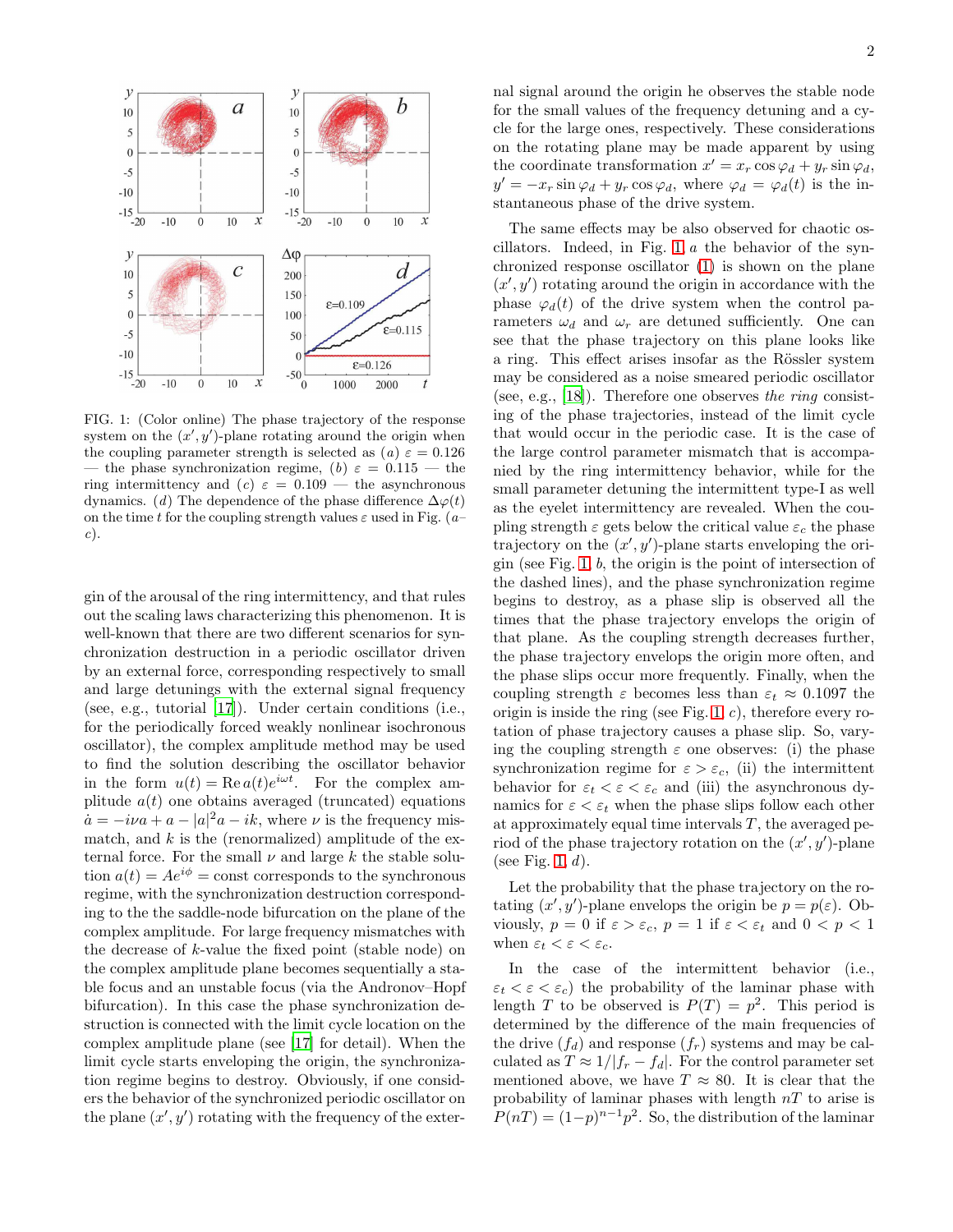

<span id="page-2-2"></span>FIG. 2: (Color online) The laminar phase length distributions for the different values of the coupling strength  $\varepsilon$  and exponential laws [\(4\)](#page-2-0) corresponding to them. The theoretical curves are shown by lines, the data calculated for two cou-pled Rössler systems [\(1\)](#page-0-0) are shown by points. The coupling strength values  $\varepsilon$ , the probability p and the parameter of the exponential law k have been selected as follows: (1)  $\varepsilon = 0.123$ (○),  $p = 0.06$ ,  $k = -7.7 \times 10^{-4}$ ; (2)  $\varepsilon = 0.12$  (◆),  $p = 0.31$ ,  $k = -4.6 \times 10^{-3}$ ; (3)  $\varepsilon = 0.115$  (■),  $p = 0.65$ ,  $k = -1.3 \times 10^{-2}$ ; (4)  $\varepsilon = 0.11 \; (\triangle)$ ,  $p = 0.96$ ,  $k = -4.0 \times 10^{-2}$ .

phases with generic length  $\tau$  should scale as

<span id="page-2-1"></span>
$$
N(\tau) \sim p^2 (1 - p)^{\tau/T - 1}, \quad \tau > T. \tag{3}
$$

Equation [\(3\)](#page-2-1) may be also rewritten in the form

<span id="page-2-0"></span>
$$
N(\tau) = A \exp(k\tau), \quad \tau > T \tag{4}
$$

where  $k = (1/T) \ln(1-p)$ , A being a normalizing coefficient. Thus, the laminar phase distribution in the ring intermittency obeys an exponential law, with the parameter k being negative due to  $0 < p < 1$ .

Let us compare the obtained theoretical law [\(4\)](#page-2-0) with the results of the numerical calculations of the intermit-tent behavior of two coupled Rössler systems [\(1\)](#page-0-0). In Fig. [2](#page-2-2) the distribution of the laminar phase lengths are shown for the different values of the coupling strength  $\varepsilon$ . In the same Figure we report also the exponential fits obeying the law [\(4\)](#page-2-0). The value of the probability  $p(\varepsilon)$  to calculate the coefficient  $k$  may be estimated as follows. If the length of the time realization under consideration is L (in our calculations the length of the analyzed time series was  $L = 2 \times 10^6$  time units) and N phase slips have been observed during this period, then the probability  $p(\varepsilon)$  that the phase trajectory on the rotating  $(x', y')$ plane envelops the origin is  $p = NT/L$ . E.g., when the coupling strength has been fixed as  $\varepsilon = 0.12$  (see curve 2) and points  $\blacklozenge$  in Fig. [2](#page-2-2) for the distribution of the laminar phase lengths) we have observed  $N = 7,772$  phase slips during the analyzed time series, and therefore the probability  $p(\varepsilon)$  was estimated as  $p = 0.31$ . From Fig. [2](#page-2-2) one



<span id="page-2-4"></span>FIG. 3: (Color online) The dependence of the probability  $p$ that the phase trajectory on the rotating  $(x', y')$ -plane envelops the origin on the deviation of the coupling strength from the critical value ( $\varepsilon_c - \varepsilon$ ). The points obtained numerically has been shown by symbols  $\Diamond$ , the linear approximation  $p = a(\varepsilon_c - \varepsilon)$  (where  $a = 70$ ) is shown by a solid line. The critical values  $\varepsilon_c$  and  $\varepsilon_t$  of the coupling parameter are shown by arrows. Note, equation [\(6\)](#page-2-3) is applicable only in the coupling strength range  $\varepsilon_t < \varepsilon < \varepsilon_c$ .

can see an excellent agreement of the numerical data with the theoretical law [\(4\)](#page-2-0) for the whole range of coupling strength values  $\varepsilon_t < \varepsilon < \varepsilon_c$  where the ring intermittency takes place.

Let us now derive the dependence of the mean length  $\langle \tau \rangle$  of the laminar phases (i.e., the averaged time interval between two successive phase slips) on the coupling strength  $\varepsilon$ . From equation [\(4\)](#page-2-0) one can easily obtain the relationship between the mean length  $\langle \tau(\varepsilon) \rangle$  and the probability  $p = p(\varepsilon)$ 

<span id="page-2-5"></span>
$$
\langle \tau \rangle = T - \frac{1}{k} = T - \frac{T}{\ln(1 - p)}.
$$
 (5)

We have numerically observed that, in the coupling strength range  $\varepsilon_t < \varepsilon < \varepsilon_c$  where the ring intermittent behavior is observed, the value of the probability  $p$  is directly proportional to the deviation of the coupling strength  $\varepsilon$  from the critical value  $\varepsilon_c$ , i.e.,

<span id="page-2-3"></span>
$$
p(\varepsilon) \sim (\varepsilon_c - \varepsilon). \tag{6}
$$

Indeed, in Fig. [3](#page-2-4) the dependence of the probability  $p$  on the deviation of the coupling strength from the critical value  $(\varepsilon_c - \varepsilon)$  is shown. The probability  $p(\varepsilon)$  for each value of  $\varepsilon$  has been calculated in the same way as it was described above.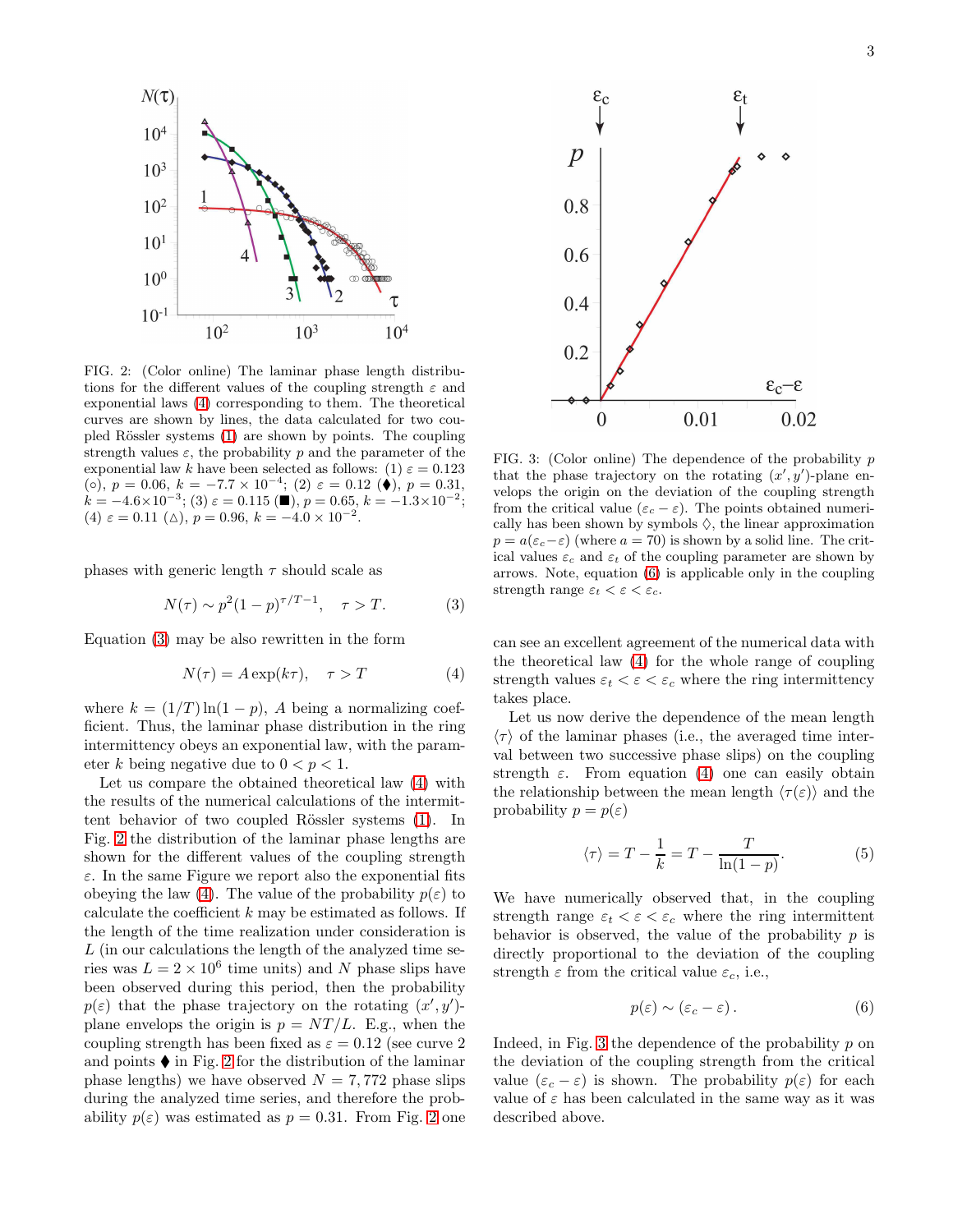

<span id="page-3-9"></span>FIG. 4: (Color online) The mean length  $\langle \tau \rangle$  of the laminar phases vs.  $\varepsilon$  calculated numerically  $(\Diamond)$  for two coupled Rössler systems  $(1)$ , the theoretical curve  $(7)$  (red solid line 1, applicable only in the range  $\varepsilon_t < \varepsilon < \varepsilon_c$  shown by arrows), and the asymptotic  $(\varepsilon < \varepsilon_t)$  value of [\(5\)](#page-2-5) (red dashed line). The analogous curves (filled dots, blue solid line, blue dashed line) refers to the case of two coupled generators with tunnel diodes of Ref. [\[19](#page-4-10)]. In this latter case, arrows point to  $\varepsilon_{t2} = 0.083$  and  $\varepsilon_{c2} = 0.111$ , delimiting the validity range of Eq. [\(7\)](#page-3-8).

Since the probability  $p$  on the coupling strength in the range  $\varepsilon_t < \varepsilon < \varepsilon_c$  relates to the coupling strength as  $p(\varepsilon) = (\varepsilon_c - \varepsilon)/(\varepsilon_c - \varepsilon_t)$ , one easily obtains that the dependence of the mean laminar phase length on  $\varepsilon$  has to scale in the form

<span id="page-3-8"></span>
$$
\langle \tau(\varepsilon) \rangle = T \left( 1 - \ln^{-1} \left( \frac{\varepsilon - \varepsilon_t}{\varepsilon_c - \varepsilon_t} \right) \right). \tag{7}
$$

Notice that Eq. [\(7\)](#page-3-8) describes scaling properties for the laminar periods during the ring intermittency that are completely different from those typical of type-I intermittency characterizing the transition to phase locking of periodic oscillators in the presence of noise [\[16](#page-4-7)], as well as from those arising from the super-long laminar behavior (or eyelet intermittency) characterizing pre-transitional stages of slightly mismatched chaotic oscillators [\[11,](#page-4-2) [13\]](#page-4-4). Obviously, equation [\(7\)](#page-3-8) is correct only in the coupling strength range  $\varepsilon_t < \varepsilon < \varepsilon_c$ , whereas [\(5\)](#page-2-5) may be used both below  $\varepsilon_t$  and above  $\varepsilon_c$ . The mean length  $\langle \tau \rangle$  of the laminar phases is about T for values of  $\varepsilon$  is below the critical value  $\varepsilon_t$  (the asynchronous regime where the phase slips follow one another at approximately equal time intervals), and is infinity in the case  $\varepsilon > \varepsilon_c$ . Note also, that  $\lim_{\varepsilon \to +\varepsilon_t} \langle \tau(\varepsilon) \rangle = T$  and  $\lim_{\varepsilon \to -\varepsilon_c} \langle \tau(\varepsilon) \rangle = +\infty$  in perfect agreement with the system's behavior at the two boundaries of the intermittency phenomenon  $(\varepsilon_t; \varepsilon_c)$ .

Finally, in Fig. [4](#page-3-9) the dependence of the mean laminar phase length  $\langle \tau \rangle$  on the coupling strength  $\varepsilon$  is shown. The points  $(\Diamond)$  correspond to the calculated mean lengths of the laminar phases and the red solid line 1 reports the theoretical equation [\(7\)](#page-3-8). Again, one can see a per-

4

fect agreement of the theoretical curve with the calculated points. Below the threshold  $\varepsilon_t$ , the calculated mean length of the laminar phases is compared with the asymptotic value  $\langle \tau \rangle = T$  (red dashed line). In order to show that our analysis is not limited to the chaotic system [\(1\)](#page-0-0), we report in the same Figure the analogous curves (filled dots, blue solid line, blue dashed line) obtained for the case of two unidirectionally coupled generators with tunnel diodes described in Ref. [\[19\]](#page-4-10), where Eq. [\(7\)](#page-3-8) is valid in the range  $\varepsilon_{t2} < \varepsilon < \varepsilon_{c2}$  ( $\varepsilon_{t2} = 0.083$  and  $\varepsilon_{c2} = 0.111$ ). Finally, we would like to stress that the same intermittent scenario can be observed in system (1) for fixed (large enough) values of coupling strength, when varying the parameter mismatch.

In conclusion, we have reported for the first time a new type of intermittency behavior occurring at the onset of phase synchronization regimes of two unidirectionally coupled chaotic oscillators with sufficiently detuned natural frequencies. Such a type of ring intermittency differs remarkably from all the other types of intermittency known so far. It may be observed in a certain range of coupling parameter strengths, where the distribution of the laminar phase lengths obeys an exponential law. The theoretical equation for the dependence of the mean length of the laminar phases on the coupling strength has also been given, and are in perfect agreement with the numerically obtained data. Though the characterization of the new intermittent process has been here explicitly derived at the boundary of phase synchronization of chaotic systems, we expect that the very same mechanism can be observed in many other relevant circumstances, as e.g. laser systems [\[11\]](#page-4-2), or in the case of the interaction between the main rhythmic processes in the human cardiovascular system [\[20,](#page-4-11) [21\]](#page-4-12).

Work partly supported by Russian Foundation of Basic Research (projects  $05-02-16273$  and  $06-02-16451$ ), and by the "Dynasty" Foundation. S.B. acknowledges the Yeshaya Horowitz Association through the Center for Complexity Science.

- <span id="page-3-0"></span>[1] P. Berge, Y. Pomeau, Ch. Vidal, L'Ordre Dans Le Chaos (1988).
- <span id="page-3-1"></span>[2] M. Dubois, M. Rubio, P. Bergé, Phys. Rev. Lett. 51, 1446 (1983).
- <span id="page-3-2"></span>[3] N. Platt, E.A. Spiegel, C. Tresser, Phys. Rev. Lett. 70, 279 (1993).
- <span id="page-3-3"></span>[4] Heagy J.F., Platt N., Hammel S.M., Phys. Rev. E 49. 1140 (1994).
- <span id="page-3-4"></span>[5] Rosenblum M.G., Pikovsky A.S., Kurths J., Phys. Rev. Lett. 78, 4193 (1997).
- <span id="page-3-5"></span>[6] S. Boccaletti, D.L. Valladares, Phys. Rev. E 62, 7497  $(2000).$
- <span id="page-3-6"></span>[7] M. Zhan et al, Phys. Rev. E **65**, 036202 (2002).
- <span id="page-3-7"></span>[8] Hramov A.E., Koronovskii A.A., Europhysics Letters 70,